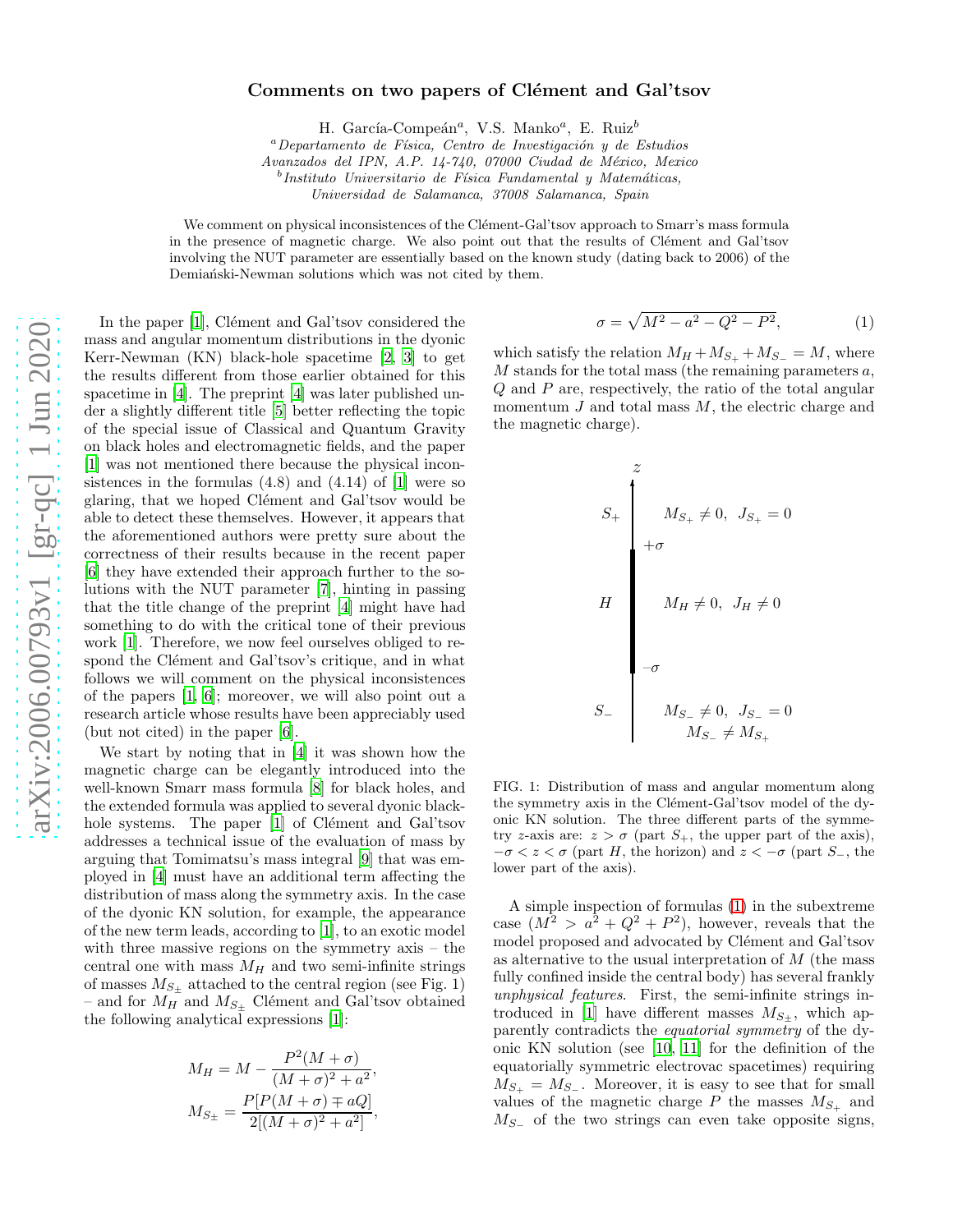which introduces undesirable negative masses into a wellbehaved solution. Mention also that the parameter a in the Clément-Gal'tsov treatment does not represent the total angular momentum per unit mass calculated on the horizon because the parts  $S_{\pm}$  of the symmetry axis have zero angular momenta and nonzero masses, thus contradicting Carter's interpretation [\[3\]](#page-2-2) of the dyonic KN solution.

There are several possible explanations for the origin of the physically unrealistic formulas (1). At the first try, the appearance of the additional term in the mass integral (3.11) of [\[1](#page-2-0)] leading to the above (1) could be attributed to the clearly erroneous equations (3.2) of [\[1](#page-2-0)] defining the magnetic scalar potential  $u(A'_{\varphi})$  in the notation of [\[5](#page-3-1)]). At the same time, even if the calculations of Clément and Gal'tsov are somehow correct, the presence of the term involving the product  $A_{\varphi} u$ ,  $A_{\varphi}$  being the magnetic component of the electromagnetic 4-potential, must not really produce any effect on the usual physical interpretation of the dyonic KN solution because there are arguments in favor of vanishing of such a term. Indeed, taking into account that the potential  $A_{\varphi}$  of a magnetic dipole vanishes on the  $S_{\pm}$  parts of the symmetry axis, one naturally comes to the idea that in the case of a magnetic monopole the respective  $A_{\varphi}$  can also be made equal to zero on  $S_{\pm}$  if one treats the Dirac string as a "gauge artifact" [\[12\]](#page-3-8), which allows for choosing an appropriate value of the integration constant  $b_0$  in the expression of  $A_{\varphi}$  on each part of the symmetry axis. Then the potential  $A_{\varphi}$  of the dyonic KN solution, namely,

$$
A_{\varphi} = b_0 - Py - a(1 - y^2)A_t,
$$
 (2)

where  $A_t$  is the electric potential and y the ellipsoidal coordinate, will take zero value on  $S_{+}$   $(y = +1)$  after choosing  $b_0 = P$ , while on the lower part of the symmetry axis  $S_ - (y = -1)$  the potential  $A_{\varphi}$  vanishes at  $b_0 =$  $-P$ . Consequently, in this case both  $M_{S_+}$  and  $M_{S_-}$  also become zeros, which is consistent with the regularity of the metric on  $S_{\pm}$ . Obviously, this approach is equivalent to calculating  $M_{S_{\pm}}$  (and  $M_H$  too) by means of the usual Tomimatsu's mass integral.

Furthermore, it is worth noting (setting aside the quantum aspects of magnetic monopoles) that classically the electric and magnetic charges are expected to exhibit similar properties [\[13](#page-3-9)], in particular with respect to the singularity structure of their physical fields. In general relativity, within the framework of Ernst's formalism of complex potentials [\[14\]](#page-3-10), this similarity manifests itself through the invariance of the Ernst equations under the duality rotation of the electromagnetic potential  $\Phi \to e^{i\alpha} \Phi$ ,  $\alpha = \text{const}$ , so that the same metrics can describe geometries induced either by an electric or magnetic charge, or by both. A good evidence of similarity among the two charges is provided by the dyonic Reissner-Nordström solution [\[3\]](#page-2-2), for which the energy density of the electromagnetic field  $-T_t^t$  can be shown

to have the form

$$
\frac{Q^2 + P^2}{8\pi r^4},\tag{3}
$$

r being the radial coordinate, and one can see that the magnetic charge contributes into the electromagnetic energy on an equal footing with the electric charge. Moreover, the electric and magnetic charges of the dyonic KN solution are both located inside the horizon, so we see no plausible physical reasons to consider that they must affect differently the distribution of mass in the solution.

It should be also pointed out that, while constructing exact solutions, a proper choice of the integration constants is of paramount importance for the correct physical interpretation of the solutions. In the stationary vacuum case, at least two metric functions are defined up to additive constants, the choice of which is determined by the boundary conditions, and it is precisely for the physical reasons, say, the Kerr metric [\[15\]](#page-3-11) has only two arbitrary real parameters instead of four. In the case of stationary electrovac spacetimes, an additional integration constant may arise in the expression of the electromagnetic potential, and it is clear that its choice must be congruent with the geometrical and physical properties of the metric. Apparently, in the paper  $[1]$ , Clément and Gal'tsov were unable to resolve a rather nontrivial and subtle problem of the parameter choice in the potential  $A_{\varphi}$  in the presence of spurious singularities, and they elaborated and presented an absolutely weird interpretation of the dyonic KN black-hole solution, which can hardly be justified even by the yet hypothetical status of magnetic charges.

In the subsequent paper  $[6]$ , Clément and Gal'tsov extended their specific ideas about the magnetic charge to a NUT generalization of the dyonic KN solution. The nonzero NUT parameter endows the metric with a pair of semi-infinite singularities located on the symmetry axis which, in contradistinction from the fictitious singularities of the potential  $A_{\varphi}$  describing the magnetic monopole, do affect the mass distribution in the solution. Here, it would be worthwhile noting that the first study of the physical properties of the NUT singularity was undertaken by Bonnor [\[16](#page-3-12)] with the aid of an approximation method, and he interpreted it as a massless source of finite angular momentum. This actually erroneous interpretation was rectified only 36 years later in the paper [\[17](#page-3-13)], where it was rigorously proven that the NUT singularity is massive and carries infinite angular momentum; besides, there exists a unique choice of the integration constant at which the total angular momentum of the NUT solution takes finite (zero) value, and it corresponds to the case of two counter-rotating semiinfinite singularities attached to the nonrotating central body. Later, the properties of the NUT singularities in the more general metrics were also analyzed [\[18\]](#page-3-14), and in this respect we would like to mention that the socalled Kerr-NUT and dyonic Kerr-Newman-NUT solutions were both obtained for the first time by Demianski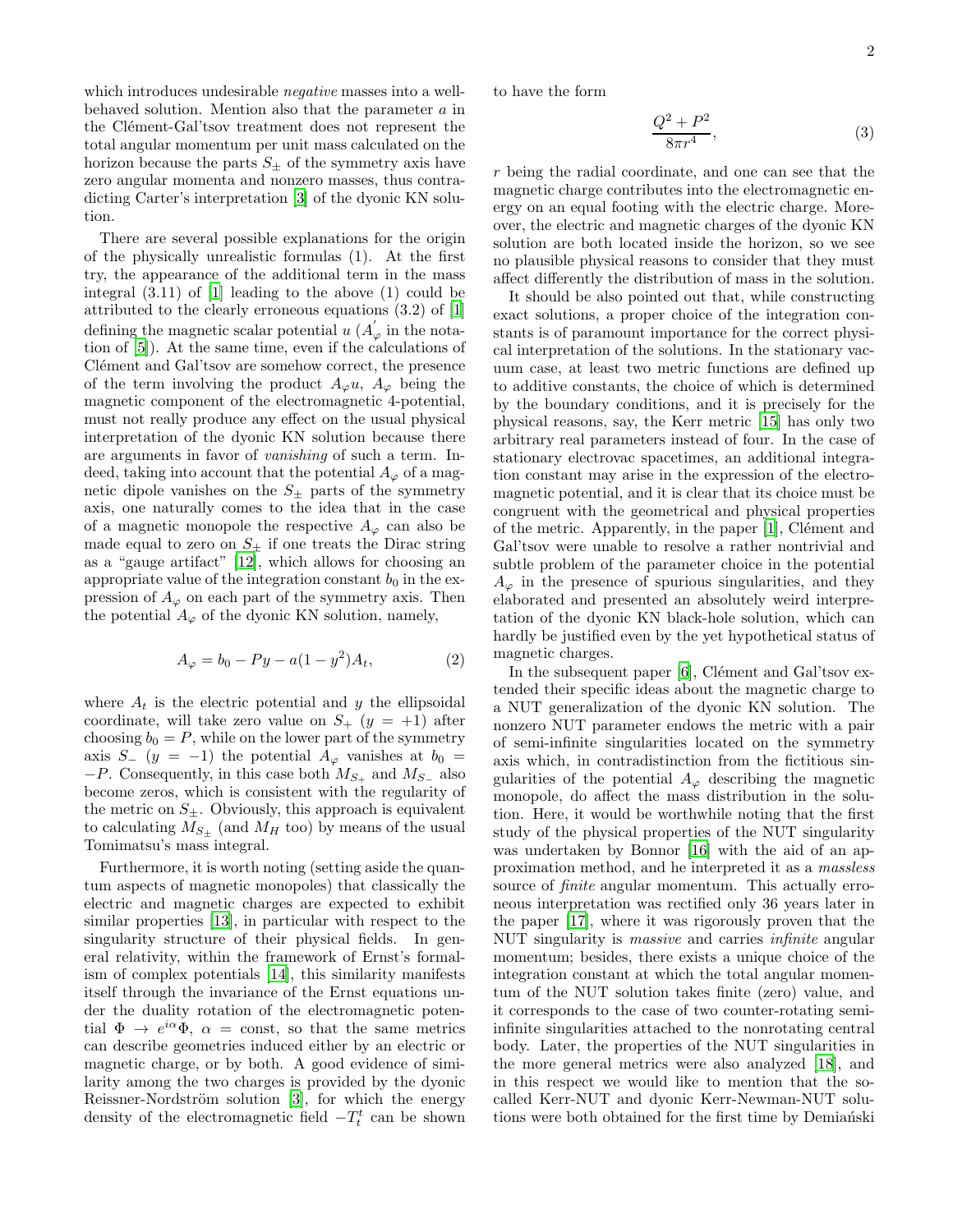and Newman [\[19\]](#page-3-15), who also gave the name 'Kerr-NUT' to their vacuum spacetime.

Since the original form of the Demiański-Newman (DN) 5-parameter electrovac solution is not quite suitable for applications, in the papers [\[18,](#page-3-14) [20\]](#page-3-16) another representation of the DN metric was worked out within the framework of the extended N-soliton electrovac spacetime [\[21\]](#page-3-17). In [\[18](#page-3-14)] the choice of the integration constant at which the two DN solutions have finite angular momentum was established, and the distributions of mass and angular momentum along the symmetry axis were studied separately in the vacuum and electrovac cases. Surprisingly, in the recent paper  $[6]$ , Clément and Gal'tsov have presented a fairly similar analysis of the mass and angular momentum distributions in the Kerr-NUT (vacuum DN) and dyonic KN-NUT (electrovac DN) solutions, and for their purpose they made use of the representations obtained in the paper [\[18](#page-3-14)] for the DN spacetimes. However, in their paper they do not give any reference on the work [\[18\]](#page-3-14), neither they cite the original paper [\[19](#page-3-15)] of Demiański and Newman where the solutions were first constructed. With regard to the electrovac DN solution we would only like to point out that the basic formulas  $(3.52)$ - $(3.55)$  of [\[6](#page-3-2)] are precisely formulas  $(3)$ ,  $(10)$  of [\[18](#page-3-14)] in which Clément and Gal'tsov performed the following formal redefinitions of the parameters:

$$
a \to -a, \quad \nu \to n, \quad q \to -q, \quad b \to p,
$$
  
\n
$$
C_1 \to 0, \quad C_2 \to 0.
$$
 (4)

Apparently, the results of Clément and Gal'tsov involving the magnetic charge and NUT parameter are plagued with the same problems as already discussed earlier in the case of the dyonic KN solution, so no further comments on that are really needed.

As far as the Kerr-NUT solution is concerned, the paper [\[6\]](#page-3-2) deserves special remarks to be made. First, it is very clear that the form (3.40) of the Kerr-NUT metric given in [\[6\]](#page-3-2) is identical with the form (10) of [\[18\]](#page-3-14); of course,  $(3.40)$  was not obtained from  $(2.9)-(2.11)$  of [\[6](#page-3-2)] by two successive coordinate transformations, as affirmed by Clément and Gal'tsov, but rather by just setting to zero the charge parameters q and  $p$  in the electrovac DN (dyonic KN-NUT) solution, like this was also done in [\[18\]](#page-3-14). Moreover, the fact that the coordinates  $x$  and  $y$  are erro-neously called in [\[6\]](#page-3-2) the *prolate* spheroidal coordinates is a clear indication that Clément and Gal'tsov do not really understand the notion of the generalized spheroidal coordinates  $x$  and  $y$  introduced for the DN solutions in [\[20\]](#page-3-16) to cover both the real and pure imaginary sectors of the quantity  $\sigma = \sqrt{m^2 + n^2 - a^2 - q^2 - p^2}$ , where all

five parameters can take arbitrary real values. In the usual prolate spheroidal coordinates,  $\sigma$  appears as an arbitrary real parameter.

Second, all the formulas given in subsection 3.3 of [\[6](#page-3-2)] for the distributions of mass and angular momentum in the Kerr-NUT spacetime had already been obtained in section 3 of [\[18](#page-3-14)] even for arbitrary values of the integration constant  $C$  (s in [\[6\]](#page-3-2)) entering the expression of the metric function  $\omega$ . An important physical message of the paper [\[18](#page-3-14)] was that the NUT parameter always introduces *negative* mass via the semi-infinite singularities.

Third, Clément and Gal'tsov consider in [\[6\]](#page-3-2) what they call "a symmetric Misner string configuration", corresponding to  $s = 0$  by analogy with the pure NUT case [\[17\]](#page-3-13). However, unlike in the latter case, in the generic Kerr-NUT solution there is no any "symmetric" configuration of two semi-infinite singularities at any s because the Kerr rotational parameter a introduces the asymmetry into the combined Kerr-NUT metric (due to the counter-rotation of strings). Therefore, in principle the choice  $s = 0$  leading to the finite angular momentum in the Kerr-NUT solution needs a rigorous justification, which was actually done in [\[18](#page-3-14)], and the unequal masses of the two semi-infinite singularities in this case clearly show that the singularity structure defined by  $s = 0$  is asymmetric indeed. Moreover, as was shown in [\[18](#page-3-14)], the aggregate mass of the two singularities in the  $s = 0$  configuration is a negative quantity, which invalidates, in our opinion, the importance of the Kerr-NUT solution for thermodynamics.

Lastly, the results on the physical properties of the DN vacuum and electrovac solutions obtained in [\[18](#page-3-14)] significantly improve the understanding of the NUTty spacetimes, and we find it quite regretful and unfair that Clément and Gal'tsov not only attempted to ascribe to themselves the most important findings of the paper [\[18\]](#page-3-14), but also gave erroneous statements about some questions well clarified nearly fifteen years ago.

## Acknowledgments

One of the authors (VSM) is indebted to Brandon Carter for interesting correspondence on magnetic charges in 2005. This work was partially supported by Project 128761 from CONACyT of Mexico, by Project PGC2018-096038-B-100 from Ministerio de Ciencia, Innovación y Universidades of Spain, and by Project SA083P17 from Junta de Castilla y León of Spain.

- <span id="page-2-0"></span>[1] G. Clément, D. Gal'tsov, On the Smarr formula for rotating dyonic black holes, Phys. Lett. B 773 (2017) 290.
- <span id="page-2-1"></span>[2] E. Newman, E. Couch, K. Chinnapared, A. Exton, A. Prakash, R. Torrence, Metric of a rotating charged mass,

J. Math. Phys. 6 (1965) 918.

<span id="page-2-2"></span><sup>[3]</sup> B. Carter, Black hole equilibrium states, in: Black Holes (eds. C. DeWitt and B.S. DeWitt), Gordon and Breach Science Publishers, 1972, p. 57.